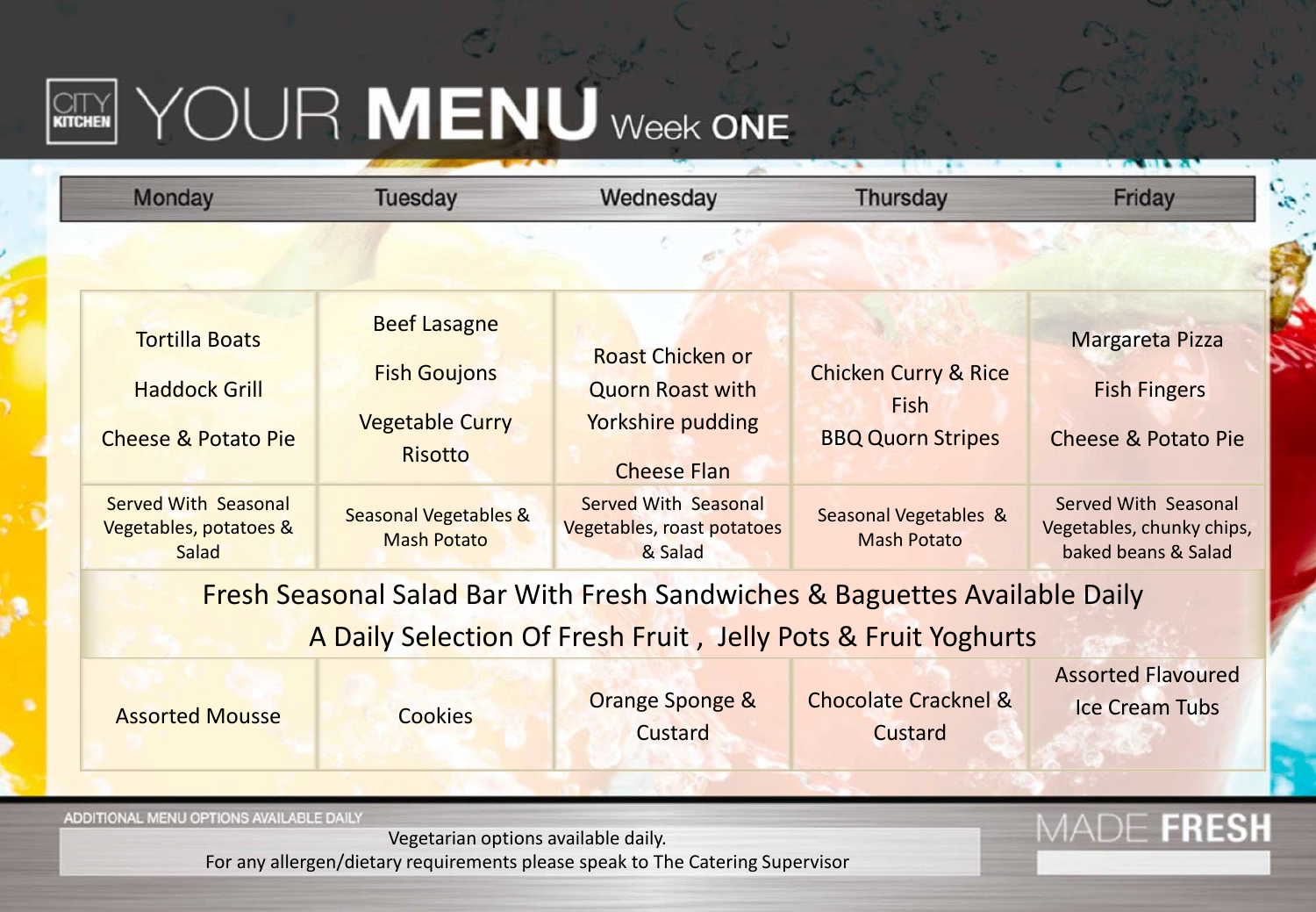## $\left[\begin{matrix} \text{CITY} \end{matrix}\right]$   $\text{YOUR}$   $\text{MEMU}$  week two

| <b>Monday</b>                                                                                                            | <b>Tuesday</b>                                                   | Wednesday                                                                                                 | <b>Thursday</b>                                                               | Friday                                                                        |  |  |
|--------------------------------------------------------------------------------------------------------------------------|------------------------------------------------------------------|-----------------------------------------------------------------------------------------------------------|-------------------------------------------------------------------------------|-------------------------------------------------------------------------------|--|--|
| Carbonara<br><b>Fish Fingers</b><br><b>Cheese &amp; Onion Pasty</b>                                                      | <b>Beef Chilli</b><br><b>Tuna Pasta Bake</b><br><b>Omelettes</b> | <b>Roasted Chicken or</b><br><b>Quorn Roast Served</b><br>with Yorkshire<br>pudding<br><b>Cheese Flan</b> | <b>BBQ Chicken</b><br><b>Fish Goujons</b><br>Vegetable Curry &<br><b>Rice</b> | Margarita Pizza<br><b>Haddock Grill</b><br><b>Cheese &amp; Potato Pie</b>     |  |  |
| <b>Served With seasoned</b><br>wedges, Seasonal<br><b>Vegetables &amp; Salad</b>                                         | <b>Served with Seasonal</b><br><b>Vegetables &amp; Salad</b>     | <b>Served With Seasonal</b><br>Vegetables, Roast<br>Potatoes & Salad                                      | Served with Seasonal<br>Vegetables & Salad                                    | <b>Served With Chunky</b><br>Chips, Seasonal<br><b>Vegetables &amp; Salad</b> |  |  |
| Fresh Seasonal Salad Bar With Fresh Sandwiches & Baguettes Available Daily                                               |                                                                  |                                                                                                           |                                                                               |                                                                               |  |  |
|                                                                                                                          |                                                                  | A Daily Selection Of Fresh Fruit, Jelly Pots & Fruit Yoghurts                                             |                                                                               |                                                                               |  |  |
| <b>Rice Pudding</b>                                                                                                      | Sponge & Custard                                                 | <b>Chocolate Crunch &amp;</b><br>Custard                                                                  | <b>Chocolate Sponge &amp;</b><br>Custard                                      | <b>Assorted Flavoured Ice</b><br>cream Tubs                                   |  |  |
|                                                                                                                          |                                                                  |                                                                                                           |                                                                               |                                                                               |  |  |
| ADDITIONAL MENU OPTIONS AVAILABLE DAILY<br>For any allergen/dietary requirements please speak to The Catering Supervisor | MADE FRESH                                                       |                                                                                                           |                                                                               |                                                                               |  |  |